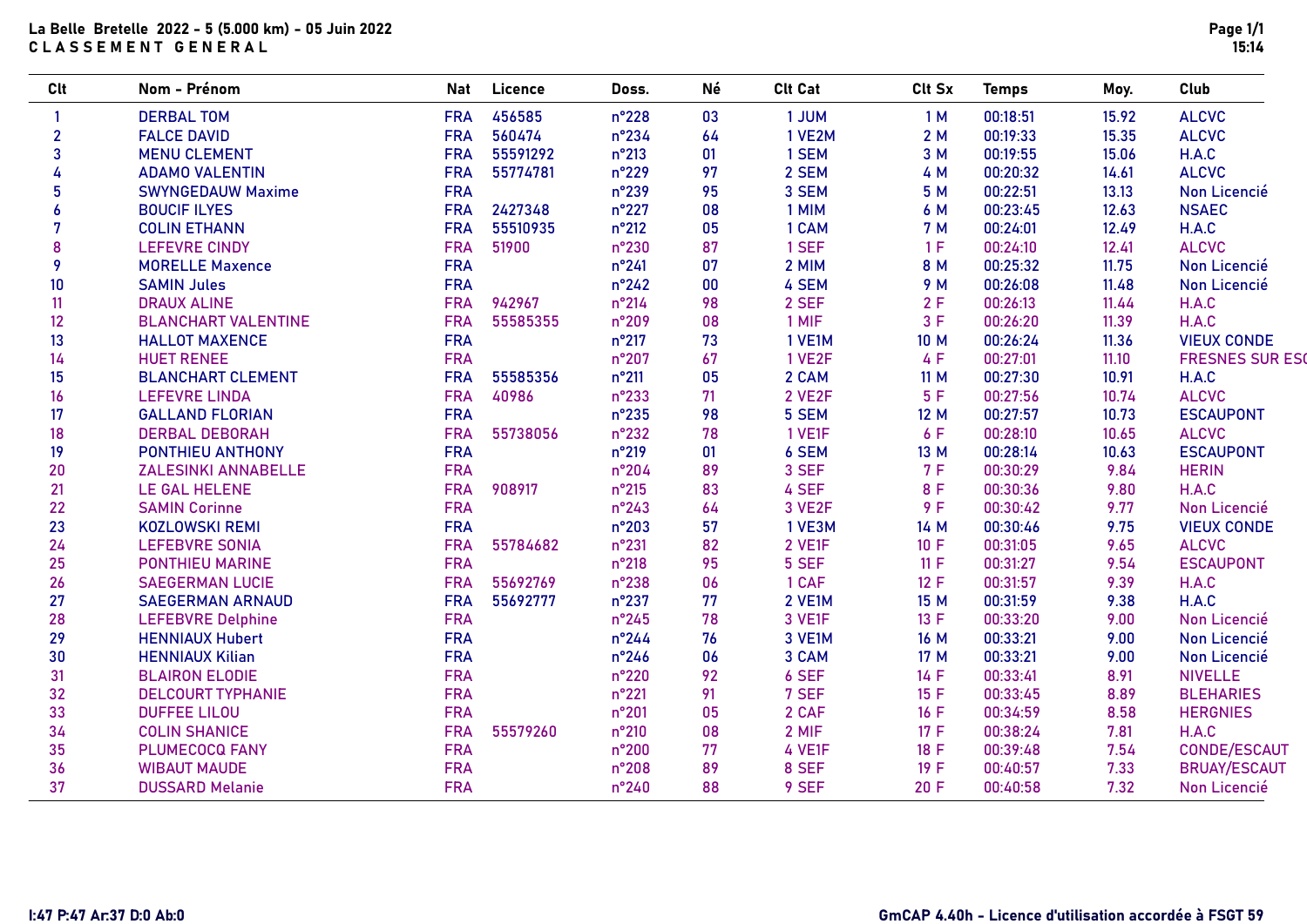## La Belle Bretelle 2022 - 10 (10.000 km) - 05 Juin 2022 CLASSEMENT GENERAL

| <b>Clt</b>       | Nom - Prénom                    | Nat        | Licence       | Doss. | Né | <b>Clt Cat</b> | Clt Sx      | <b>Temps</b> | Moy.  | Club                    |
|------------------|---------------------------------|------------|---------------|-------|----|----------------|-------------|--------------|-------|-------------------------|
|                  | <b>BUIS MICKAËL</b>             | <b>FRA</b> |               | n°015 | 86 | 1 SEM          | 1 M         | 00:37:21     | 16.06 | <b>CONDE/ESCAUT</b>     |
| $\overline{2}$   | <b>DEBLONDE THOMAS</b>          | <b>FRA</b> | 215200        | n°058 | 90 | 2 SEM          | 2M          | 00:38:25     | 15.62 | <b>AS RAISMES</b>       |
| 3                | <b>DESNOULET Jean Sebastien</b> | <b>FRA</b> |               | n°071 | 04 | 1 JUM          | 3 M         | 00:42:06     | 14.25 | <b>SAINT AMAND LES</b>  |
| 4                | <b>ELOY GUILLAUME</b>           | <b>FRA</b> |               | n°003 | 86 | 3 SEM          | 4 M         | 00:42:10     | 14.23 | <b>NC</b>               |
| 5                | <b>DERECOURT MAXIME</b>         | <b>FRA</b> | 1196796       | n°056 | 82 | 1 VE1M         | 5 M         | 00:42:13     | 14.21 | <b>SAINT AMAND LES</b>  |
| $\boldsymbol{6}$ | <b>TIRLEMONT Hugo</b>           | <b>FRA</b> |               | n°070 | 02 | 4 SEM          | 6 M         | 00:42:22     | 14.16 | <b>SAINT AMAND LES</b>  |
| 7                | <b>CATELIN JEREMY</b>           | <b>FRA</b> | 55692782      | n°046 | 83 | 5 SEM          | 7 M         | 00:42:54     | 13.99 | H.A.C                   |
| 8                | <b>LEROY BENJAMIN</b>           | <b>FRA</b> | 928126        | n°051 | 81 | 2 VE1M         | 8 M         | 00:43:43     | 13.72 | H.A.C                   |
| 9                | <b>DEHOVE DAVID</b>             | <b>FRA</b> | 420664        | n°038 | 73 | 3 VE1M         | 9 M         | 00:44:25     | 13.51 | <b>CO TRITH</b>         |
| 10               | <b>CHRETIEN Francois</b>        | <b>FRA</b> |               | n°072 | 89 | 6 SEM          | 10 M        | 00:45:57     | 13.06 | <b>VALENCIENNES</b>     |
| 11               | <b>SUDZINSKI THIBAUT</b>        | <b>FRA</b> |               | n°019 | 87 | 7 SEM          | 11 M        | 00:46:35     | 12.88 | <b>MAULDE</b>           |
| 12               | <b>DERBAL MEHDI</b>             | <b>FRA</b> | 472037        | n°064 | 74 | 4 VE1M         | 12 M        | 00:46:51     | 12.81 | <b>ALCVC</b>            |
| 13               | <b>BRESZINKI SONIA</b>          | <b>FRA</b> |               | n°041 | 78 | 1 VE1F         | 1F          | 00:48:10     | 12.46 | <b>HASNON</b>           |
| 14               | <b>BRESZINKI VINCENT</b>        | <b>FRA</b> |               | n°042 | 73 | 5 VE1M         | 13 M        | 00:48:11     | 12.45 | <b>HASNON</b>           |
| 15               | <b>MARTINEZ JEROME</b>          | <b>FRA</b> | 55610144      | n°065 | 73 | 6 VE1M         | 14 M        | 00:48:34     | 12.35 | <b>ALCVC</b>            |
| 16               | <b>MOULARD SEVERINE</b>         | <b>FRA</b> | 55610142      | n°062 | 81 | 2 VE1F         | 2F          | 00:48:36     | 12.35 | <b>ALCVC</b>            |
| 17               | <b>LEMAL CHRISTIAN</b>          | <b>FRA</b> |               | n°033 | 69 | 1 VE2M         | 15 M        | 00:49:09     | 12.21 | <b>BRUAY/ESCAUT</b>     |
| 18               | <b>MASSE LEFEVRE JESSICA</b>    | <b>FRA</b> | 55748879      | n°061 | 86 | 1 SEF          | 3F          | 00:49:15     | 12.18 | <b>ALCVC</b>            |
| 19               | <b>LEFEVRE Jean Jacques</b>     | <b>FRA</b> |               | n°073 | 62 | 1 VE3M         | 16 M        | 00:49:16     | 12.18 | <b>VIEUX CONDE</b>      |
| 20               | <b>PELUFFE Maxime</b>           | <b>FRA</b> |               | n°074 | 91 | 8 SEM          | 17 M        | 00:49:25     | 12.14 | <b>HERGNIES</b>         |
| 21               | <b>TISON COLINE</b>             | <b>FRA</b> | 857417        | n°060 | 04 | 1 JUF          | 4 F         | 00:49:42     | 12.07 | <b>ALCVC</b>            |
| 22               | <b>GOEMAES SABRINA</b>          | <b>FRA</b> | 55692738      | n°048 | 80 | 3 VE1F         | 5F          | 00:49:47     | 12.05 | H.A.C                   |
| 23               | <b>ROSIER GERARD</b>            | <b>FRA</b> | 356423        | n°066 | 56 | 2 VE3M         | 18 M        | 00:50:03     | 11.99 | <b>ALCVC</b>            |
| 24               | DEHOVE DELEPINE CHRISTELLE      | <b>FRA</b> | 55572617      | n°036 | 72 | <b>1 VE2F</b>  | 6 F         | 00:50:19     | 11.92 | <b>CO TRITH</b>         |
| 25               | <b>MAICHRZAK SEBASTIEN</b>      | <b>FRA</b> |               | n°043 | 78 | 7 VE1M         | 19 M        | 00:50:55     | 11.78 | <b>FRESNES SUR ESC</b>  |
| 26               | <b>VAMSIMAEUS Thierry</b>       | <b>FRA</b> |               | n°078 | 66 | 2 VE2M         | <b>20 M</b> | 00:51:01     | 11.76 | <b>HERGNIES</b>         |
| 27               | <b>FROMONT Fabien</b>           | <b>FRA</b> |               | n°079 | 79 | 8 VE1M         | 21 M        | 00:52:20     | 11.46 | <b>SAINT AMAND LES</b>  |
| 28               | <b>BIESIEKIERSKI TIPHAINE</b>   | <b>FRA</b> |               | n°063 | 80 | 4 VE1F         | 7 F         | 00:53:12     | 11.28 | <b>ALCVC</b>            |
| 29               | <b>SZCZEPANSKI DAVID</b>        | <b>FRA</b> | <b>MANQUE</b> | n°068 | 76 | 9 VE1M         | <b>22 M</b> | 00:53:50     | 11.15 | <b>NIVELLE</b>          |
| 30               | <b>TRELCAT SANDRINE</b>         | <b>FRA</b> |               | n°032 | 74 | 5 VE1F         | 8 F         | 00:53:51     | 11.14 | <b>ESCAUPONT</b>        |
| 31               | <b>LEFEBVRE VINCENT</b>         | <b>FRA</b> | 847251        | n°049 | 73 | <b>10 VE1M</b> | 23 M        | 00:54:43     | 10.97 | H.A.C                   |
| 32               | <b>SPYCHALA STEPHANIE</b>       | <b>FRA</b> |               | n°017 | 79 | 6 VE1F         | 9F          | 00:55:40     | 10.78 | PETITE FORET            |
| 33               | <b>BROUET JULIETTE</b>          | <b>FRA</b> |               | n°026 | 90 | 2 SEF          | 10 F        | 00:56:18     | 10.66 | <b>VALENCIENNES</b>     |
| 34               | <b>MARTINEZ MICHAEL</b>         | <b>FRA</b> |               | n°027 | 77 | <b>11 VE1M</b> | 24 M        | 00:56:19     | 10.65 | <b>VALENCIENNES</b>     |
| 35               | <b>LEJAY MICHAEL</b>            | <b>FRA</b> | 55556556      | n°034 | 73 | <b>12 VE1M</b> | 25 M        | 00:57:28     | 10.44 | <b>CO TRITH</b>         |
| 36               | <b>LEROY-BASILE AUDREY</b>      | <b>FRA</b> | 55780233      | n°050 | 82 | 7 VE1F         | 11 F        | 00:58:02     | 10.34 | H.A.C                   |
| 37               | <b>HULEUX JEROME</b>            | <b>FRA</b> |               | n°004 | 77 | <b>13 VE1M</b> | 26 M        | 00:58:09     | 10.32 | <b>VIEUX CONDE</b>      |
| 38               | <b>VANLANCKER NICOLAS</b>       | <b>FRA</b> |               | n°028 | 78 | <b>14 VE1M</b> | 27 M        | 00:58:13     | 10.31 | <b>HERGNIES</b>         |
| 39               | <b>MORELLE Severine</b>         | <b>FRA</b> |               | n°076 | 79 | 8 VE1F         | 12 F        | 00:58:29     | 10.26 | <b>BRUILLES SAINT A</b> |
| 40               | <b>VERDIN SEBASTIEN</b>         | <b>FRA</b> |               | n°021 | 80 | <b>15 VE1M</b> | 28 M        | 00:59:55     | 10.01 | <b>PRESEAU</b>          |
| 41               | <b>HUGET ODILE</b>              | <b>FRA</b> |               | n°010 | 70 | 2 VE2F         | 13 F        | 01:00:15     | 9.96  | <b>HERIN</b>            |